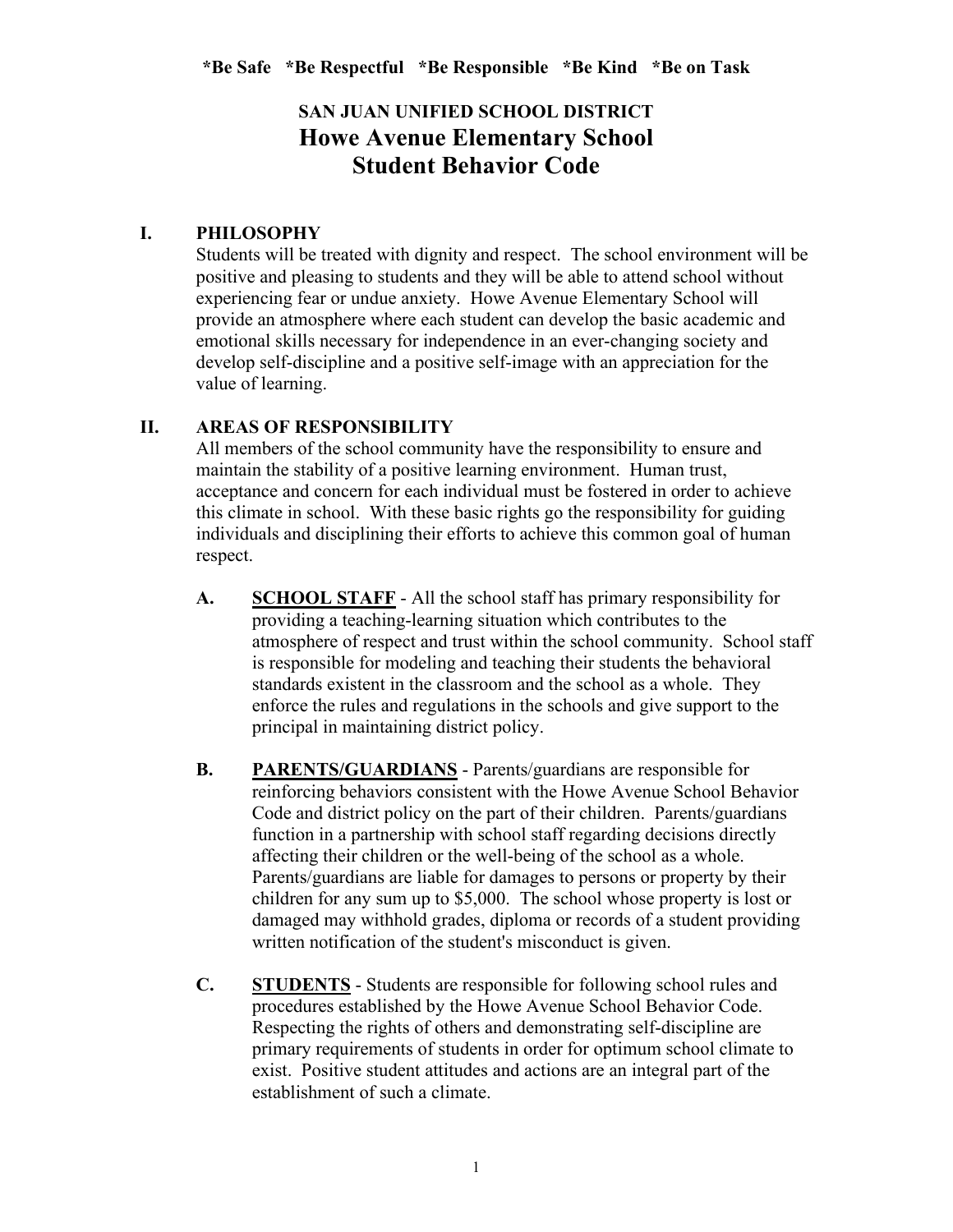#### **III. SCHOOL RULES AND PROCEDURES**

#### **A. SCHOOL RULES**

- 1. Students will attend school regularly and arrive at school on time. Students in grades K-5 should not arrive at school earlier than 7:20 a.m. if they eat breakfast. Otherwise they should arrive at 7:35. We do not have supervision prior to that time. Students should leave campus at the end of the day by 2:25 p.m., unless enrolled in an after school program.
- 2. Students will walk in the hallway at all times.
- 3. Students will not interfere with the activities of another student.
- 4. Students will stay in designated, supervised areas at all times.
- 5. Students will not ride bicycles in the halls, parking area, or on the playground. Bicycles must be walked until off campus. The bike rack is off limits during school hours.
- 6. Skateboards, rollerblades, roller shoes, and scooters are not allowed at school.
- 7. Students will keep their hands, feet, and other objects to themselves.
- 8. Students will use restrooms for their intended use only. Playing or loitering is not allowed.
- 9. No spitting is allowed on campus.
- 10. Fights, threatening the safety of others, willful destruction of property (including graffiti), and disrespect/defiance toward school personnel will not be tolerated.
- 11. Food is allowed at designated times and in designated areas only. Chewing gum is not allowed at school.
- 12. Profanity (including gestures), ridicule, or racial, ethnic, religious, handicap, or sexual slurs will not be tolerated.
- 13. Personal property (toys, games, sports equipment, cell phones, radios, etc.) should not be brought to school. The school is not responsible for lost, stolen, or damaged property.
- 14. Students must have a "Cell Phones on Campus Permission Form" (obtained from office) on file in the office in order to have a cell phone on campus. Students will follow all San Juan cell phone rules (see form).
- 15. The buying and selling of personal items is not allowed. Items and money involved will be confiscated.
- 16. The rights and property of others must be respected at all times. Students must pay for damaged or lost property, both school and personal.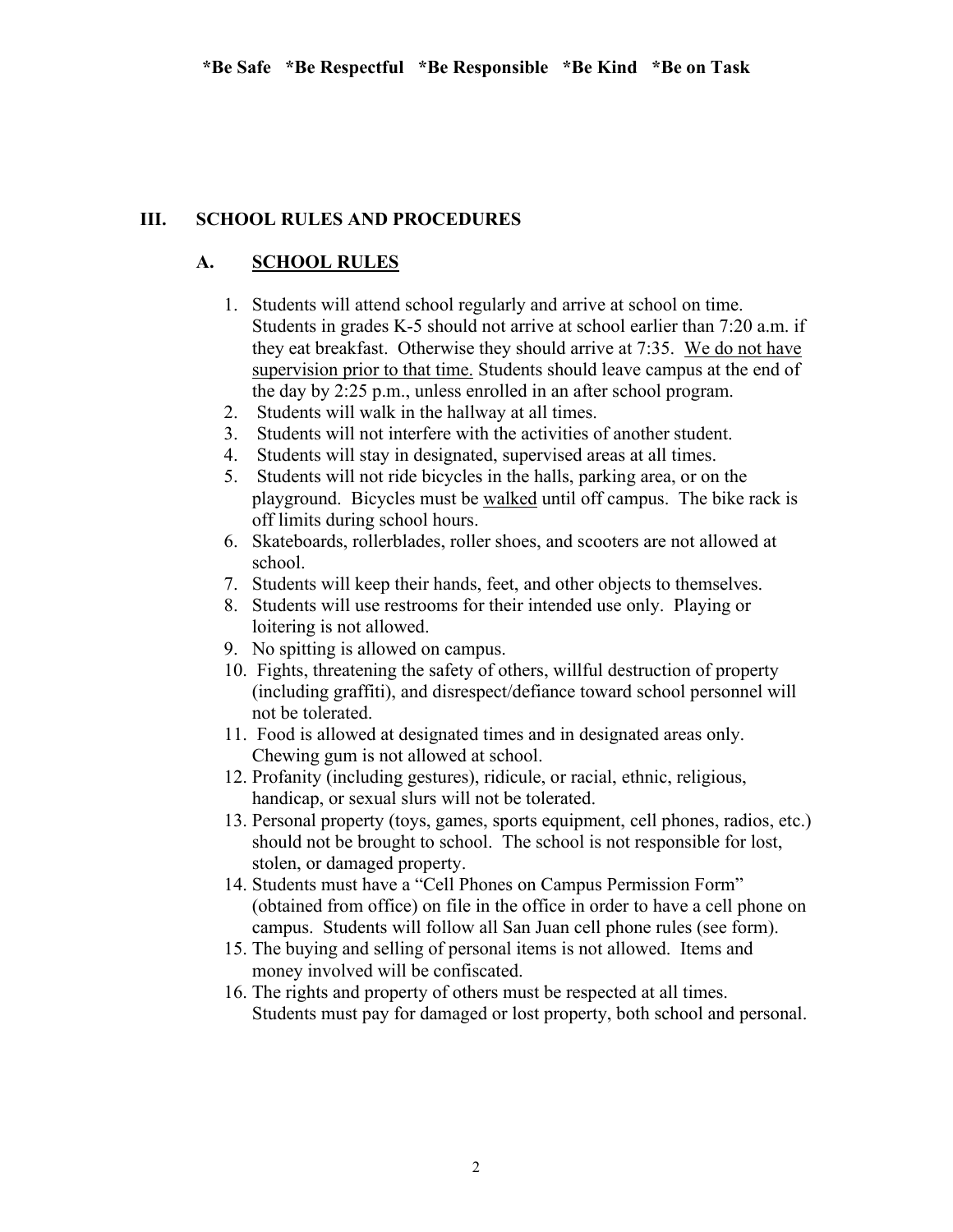## **B. PLAYGROUND RULES**

- 1. When bell rings, all students will walk to class.
- 2. Personal sports items and toys are not permitted on campus.
- 3. All games are "open" to all students.
- 4. Football and soccer are restricted to the field area.
- 5. All equipment must be used safely, cooperatively, and for the purpose intended.
- 6. Students will follow the school rules for all games (i.e. tetherball, four square, wall ball, etc.).
- 7. When the grounds are wet, students are to stay on the blacktop area.
- 8. Injuries will be reported to the staff member on duty. When necessary, a student may go to the office after obtaining a pass from the adult on yard duty.
- 9. Throwing sand, rocks, bark, or other inappropriate objects is not allowed.
- 10. Chasing games and/or "play fighting" are not allowed.
- **C. DRESS CODE** Students are expected to come to school in attire that is appropriate for school. Safety is also a concern. We count on our parents for support in dressing their children in clothing that is appropriate for school.
	- 1. Students are to wear the Howe Avenue school uniform: plain white or black shirts (bare midriffs, half shirts, muscle shirts, halter tops, etc. are not appropriate for school); plain white or black pants, skirts, shorts dresses, or jumpers (blue jeans are also acceptable). Sweatshirts, light jackets, shoes, socks, non-canvas belts, etc. should also be either black or white (plain – no pictures, designs or writing). Heavy winter coats only may be in colors.
	- 2. Inappropriate attire will be referred to the principal. If we have appropriate clothing it may be borrowed, otherwise we will have to call home.
	- 3. Clothes are to be clean, neat, and well kept.
	- 4. Shorts must be fingertip length.
	- 5. Pants may not sag and/or show underwear.
	- 6. Sandals must have a back strap for safety; tennis shoes should be worn on days when student has P.E. Shoes may not have roller blades or cleats in soles.
	- 7. Clothing printed with lettering or pictures relating to drugs, alcohol, tobacco, profanity, vulgarity, gangs, etc. are not to be worn.
	- 8. Students may not wear or display anything associated with gangs. No child will be allowed to wear solid red (Nortenos or Bloods) or solid blue (Surenos or Crips) to school at any time.
	- 9. Make-up will not be worn.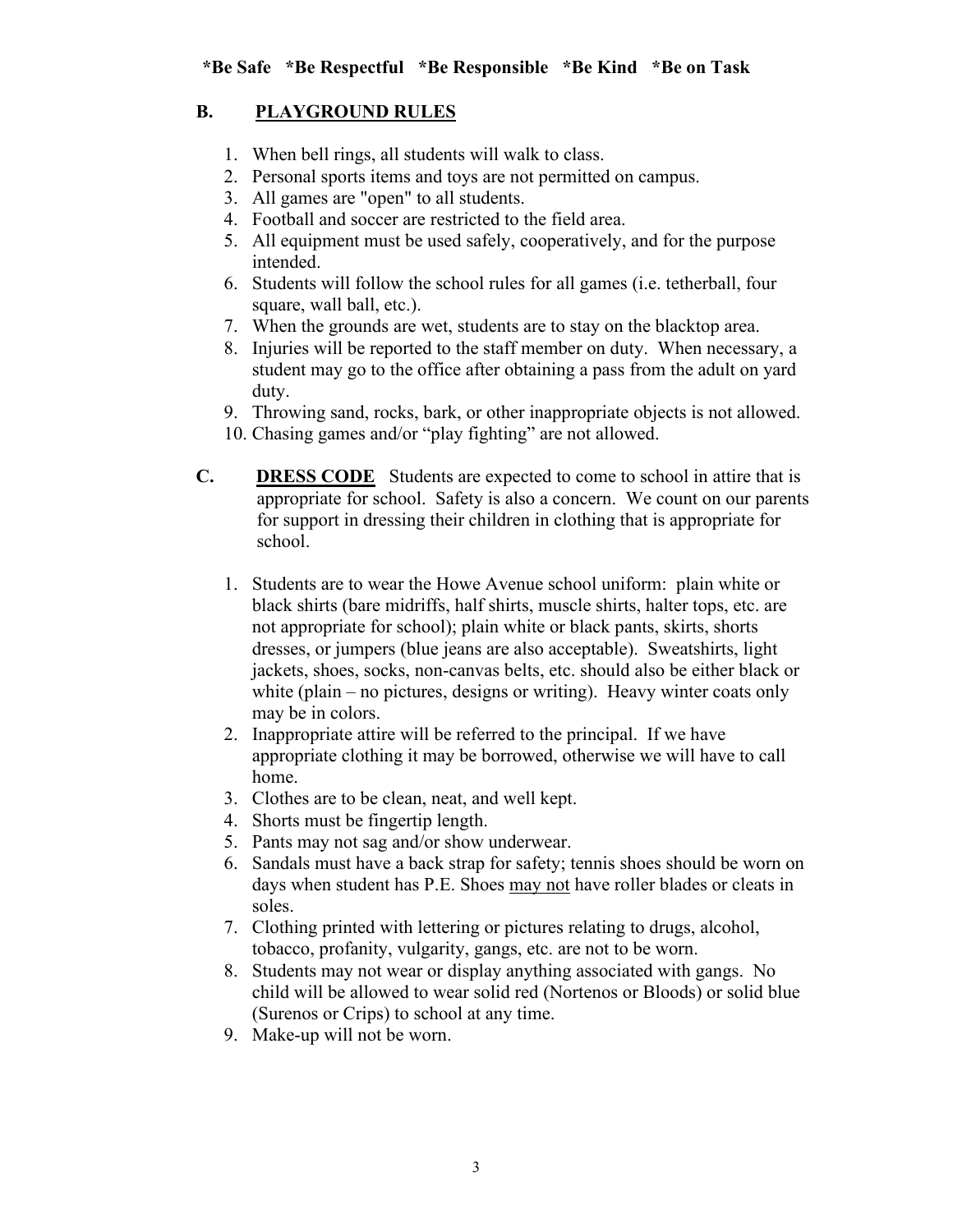## **D. CAFETERIA RULES**

- 1. Students are to enter and exit the lunchroom in a quiet and orderly manner as directed by supervisors.
- 2. Students are to eat quietly at assigned tables, be courteous, and exhibit good manners.
- 3. Students will raise their hands for permission to leave their table.
- 4. Students are to eat their food in the cafeteria.
- 5. Each class will be responsible for cleaning their eating area before they are dismissed.
- **E. COMPUTER USE** The use of school computers and access to the Internet is a privilege. Students who do not follow the rules may be disciplined, and may lose computer privileges. When students use school computers they agree to follow:
	- the directions of teachers and school staff
	- rules of the school and school district, *and*
	- rules of any computer network they access.

Students also agree to be considerate and respectful of other users.

**F. FIELD TRIP DISCIPLINE POLICY** Field trips are an extension of the classroom learning environment in a less structured setting. Therefore, it is important that students participating in field trips conduct themselves in an appropriate manner which will insure their safety and the safety of others. Students' behavior must be appropriate to the setting to allow all participants the opportunity to see, hear, and learn.

 During a field trip, a student will be expected to follow school rules. If a student's behavior endangers his/her safety or the safety of others or requires a significant amount of teacher/chaperone time which would endanger others, the student will be removed from the site of the field trip. Either the parent will be called to come to the site and take the child home or the principal will come to the site and take the child back to the school.

One indicator of a student's ability to behave on a field trip is the citizenship exhibited at school. Therefore, a student may be excluded from a field trip if prior behavior has been inappropriate and causes a concern for the safety of others or for the amount of teacher/chaperone time that would be required to monitor such behavior.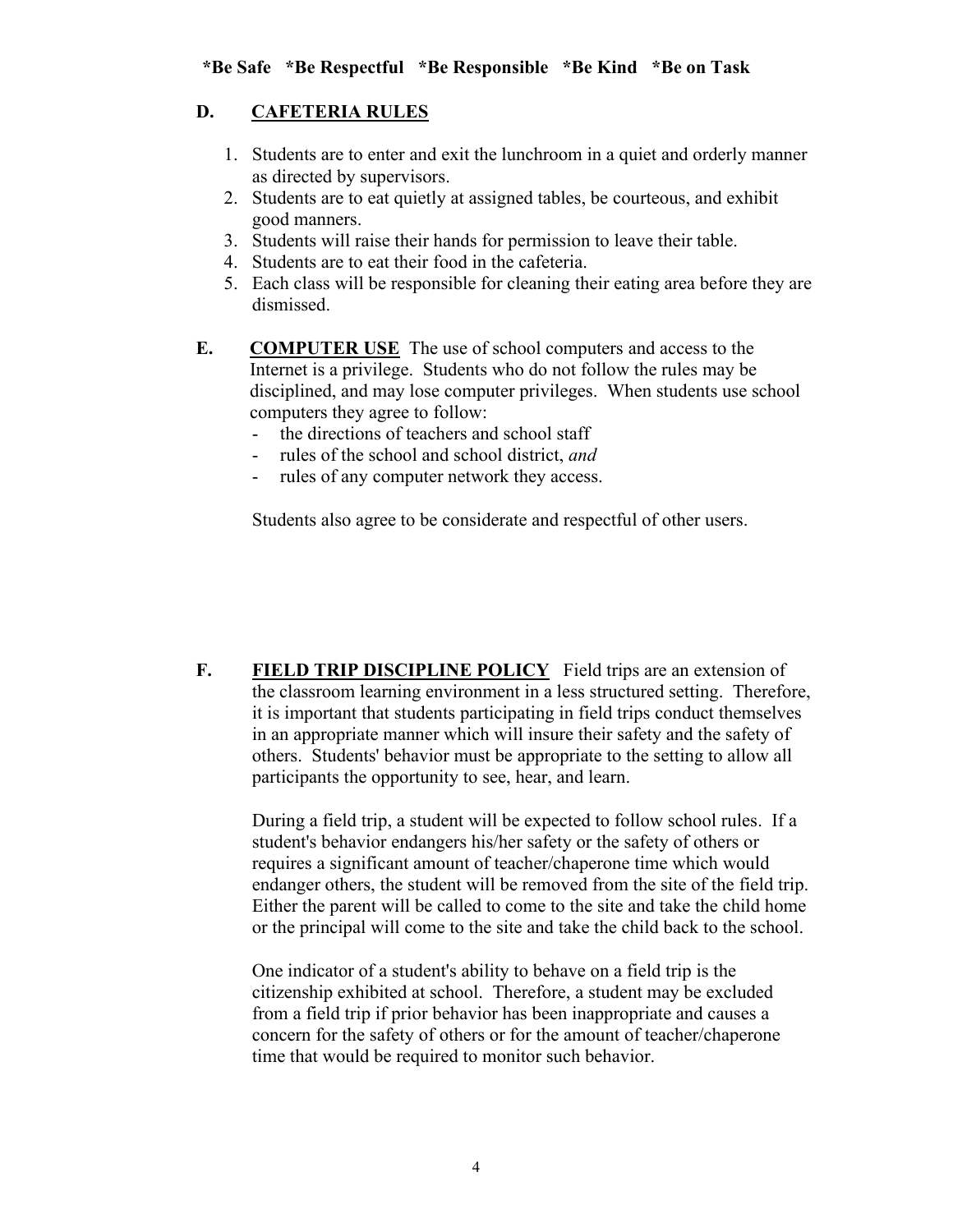#### **IV. SYSTEMATIC PLAN FOR BEHAVIOR**

#### **A. BEHAVIOR CODE**

- 1. Teachers will review the Howe Avenue School Behavior Code with students during the first week of school. During class discussion, the necessity for the rules will be emphasized. This will be repeated mid-year and after Spring Break.
- 2. Each student will receive a copy of the Howe Avenue School Behavior Code to take home and share with his/her parents. Parent and student signature acknowledging understanding of the code will be required.

#### **B. POSITIVE CONSEQUENCES FOR APPROPRIATE BEHAVIOR**

- 1. "Life Skills" tickets are given to recognize students who are conducting themselves in a positive way in the classroom or anywhere on campus. Tickets may be used to purchase small items from the Life Skills cart.
- 2. Awards Assemblies are held once a month to celebrate student learning and behavior. Each month a different positive behavior trait will be highlighted. All staff will discuss these virtues and encourage students as they see behaviors exhibited. Each teacher hands out certificates to students.
- 3. Each teacher may have their own student recognition program to reinforce positive behaviors in their classroom. These will be shared at Back to School Night with parents.

#### **C. NEGATIVE CONSEQUENCES FOR INAPPROPRIATE BEHAVIOR**

At Howe Avenue School we use a progressive discipline system. The goal of any negative consequence is to direct and encourage positive behavior. Possible negative consequences to be applied when dealing with students who do not observe Howe Avenue School, Classroom or Cafeteria Rules are:

- 1. School community service
- 2. Letter of apology
- 3. Recess Detention
- 4. On-site suspension
- 5. Home suspension
- 6. Expulsion

The Howe Avenue School discipline system follows this progression:

Verbal Warning: Verbal warnings are the most frequently used effort to change negative behavior and encourage positive. Warnings will always include a review of the positive behavior that is expected.

School Behavior Form: If verbal warnings do not positively affect a student's behavior a Behavior Form is issued. Behavior Forms are used for repeated and/or minor infractions of the rules and major offenses. The purpose of these slips is to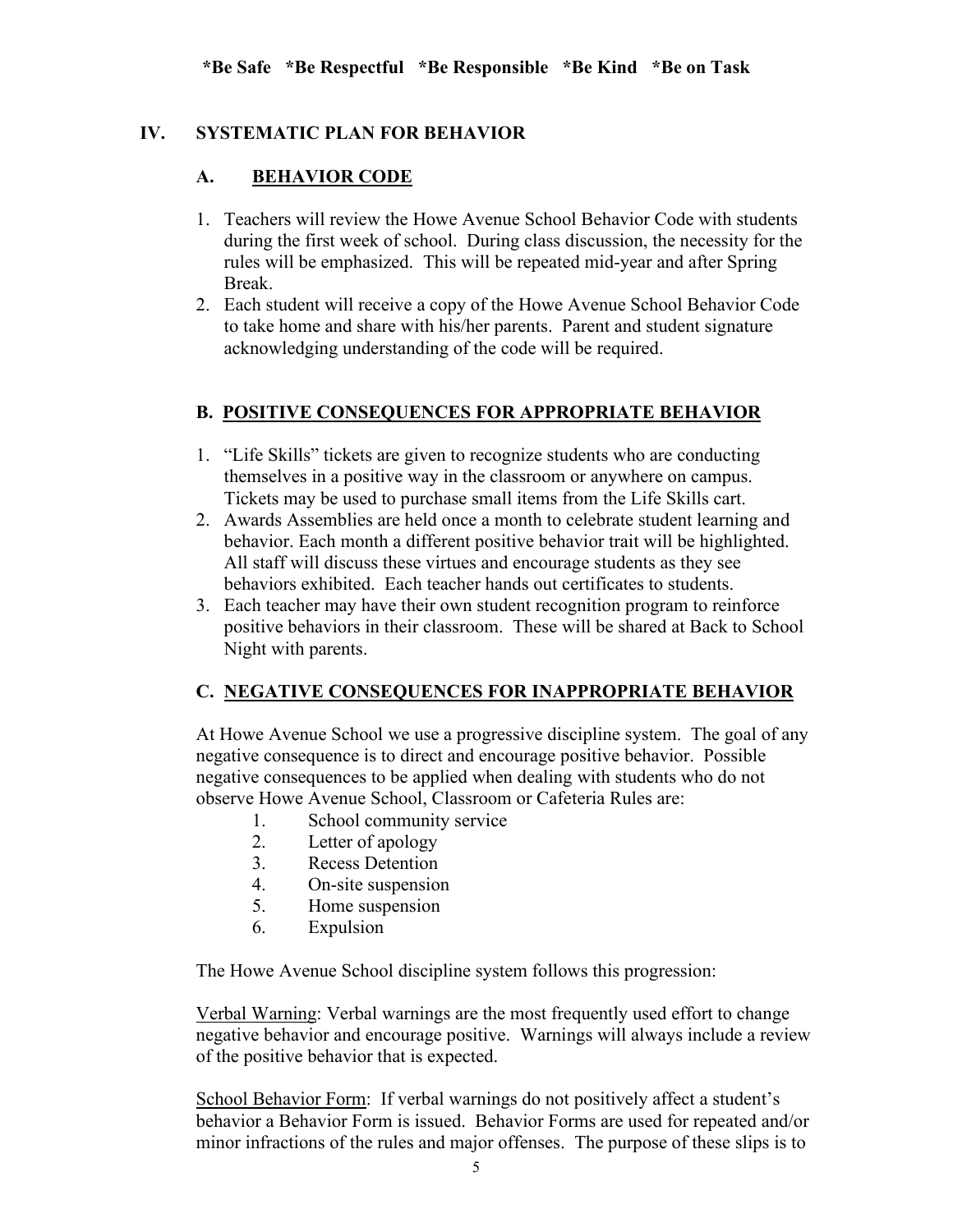### **\*Be Safe \*Be Respectful \*Be Responsible \*Be Kind \*Be on Task**

remind students that their behavior is not appropriate or is unsafe. Parent signatures will usually be required on these reports. For more serious or major offenses a parent conference may be required to develop a plan for improving the student's behavior. The staff realizes the student is more likely to change negative behavior if the school and family work together to encourage positive change.

On-Site Suspension: Students may be placed in another classroom for a portion of the school day as an alternative to home suspension. They will have class work to complete during this time. They will not participate in regular school activities for that period of time. Parents will be required to sign a form indicating that they are aware of this placement.

Home Suspension: Suspension means removal of the student from ongoing instruction for adjustment purposes. It also means that the student is not to attend or participate in school activities for the duration of the suspension. Parents are required to respond to a conference regarding a suspension without delay.

Expulsion: The maximum penalty for any disciplinary violation could be expulsion. A student who is expelled shall not attend any school or alternative instruction program within the San Juan School District for the duration of the expulsion.

When appropriate, students may have school community service, write a letter of apology or not participate in recess as a consequence to help reinforce the appropriate behaviors we are teaching.

#### **V. HOWE AVENUE SCHOOL BEHAVIOR CODE AND THE SAN JUAN UNIFIED SCHOOL DISTRICT**

The Howe Avenue School Behavior Code has been written in conjunction with the mandates of San Juan Unified School District Policy 5161 "Policies and Procedures Governing Student Behavior" and California Education Codes 48900/48915. These regulations define suspension and expulsion from school. This information is in San Juan Unified School District Important Information for Parents And Students handbook that is given to all students.

Please read and discuss this Behavior Code with your child. If you have any questions or concerns, please contact your child's teacher or the principal for clarification.

Keep the Behavior Code for use during the school year. Sign and return the tear off to school. Thank you for working with us to ensure a safe learning environment for all children.